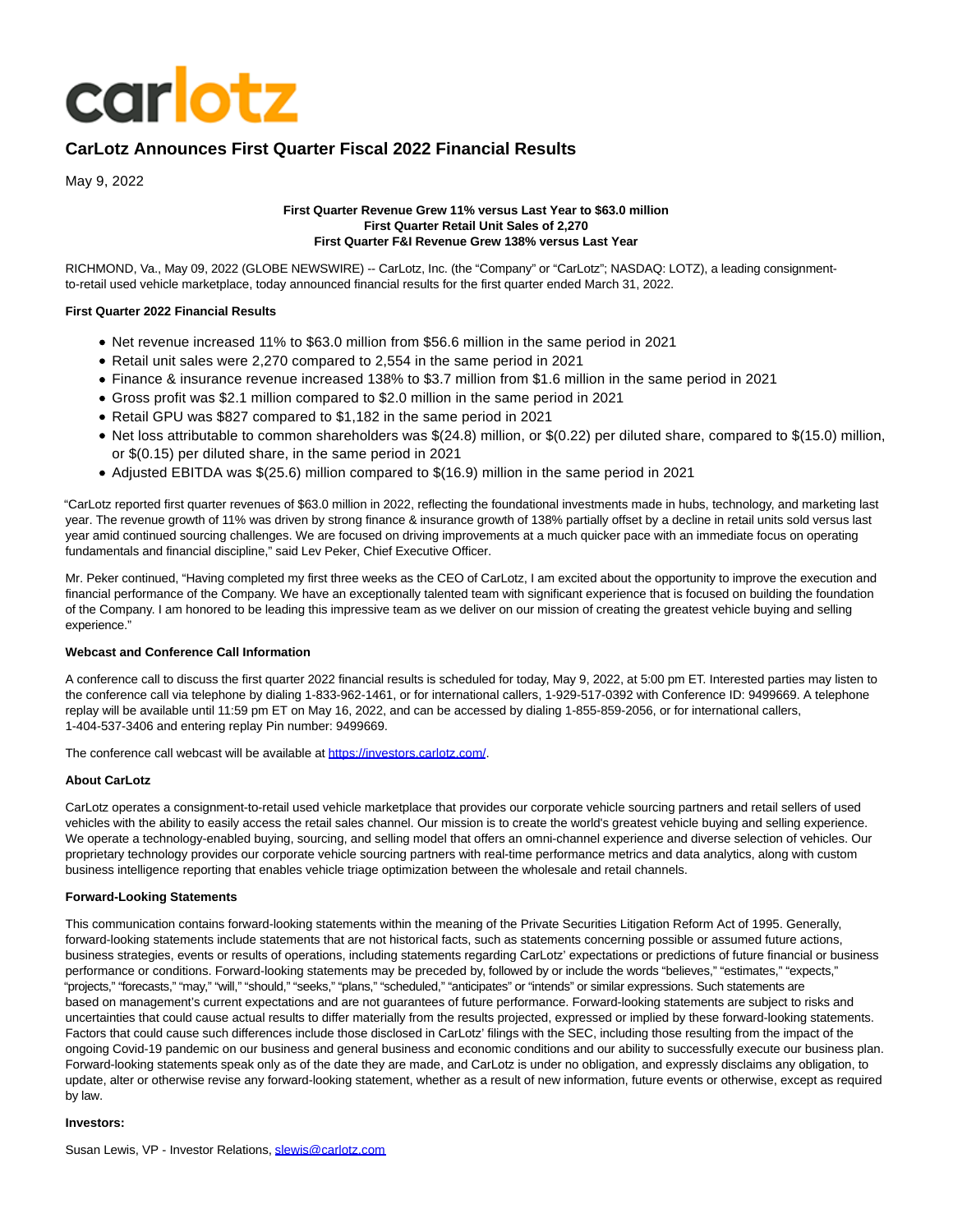**Media:**

Leslie Griles[, Leslie.Griles@CarLotz.com](https://www.globenewswire.com/Tracker?data=mewV5sMwr-El48yw0AT3mb_6-KbfkQyqY-DlYLTWAzYRnQKuflqs6noy1LOY7LbwLlWz-iTbyofMnvRZrPUhFDCKloPQtHFJ9StGlddydAw=)

#### **CarLotz, Inc. and Subsidiaries — Condensed Consolidated Balance Sheet**

#### **(unaudited)**

#### **(In thousands, except share data)**

|                                                                                                                                                                       | March 31,     | December 31, |           |  |
|-----------------------------------------------------------------------------------------------------------------------------------------------------------------------|---------------|--------------|-----------|--|
|                                                                                                                                                                       | 2022          |              | 2021      |  |
| <b>Assets</b>                                                                                                                                                         |               |              |           |  |
| <b>Current Assets:</b>                                                                                                                                                |               |              |           |  |
| Cash and cash equivalents                                                                                                                                             | \$<br>75,328  | \$           | 75,029    |  |
| Restricted cash                                                                                                                                                       | 4,011         |              | 4,336     |  |
| Marketable securities - at fair value                                                                                                                                 | 74,109        |              | 116,589   |  |
| Accounts receivable, net                                                                                                                                              | 6,922         |              | 8,206     |  |
| Inventories                                                                                                                                                           | 46,095        |              | 40,985    |  |
| Other current assets                                                                                                                                                  | 10,741        |              | 4,705     |  |
| <b>Total Current Assets</b>                                                                                                                                           | 217,206       |              | 249,850   |  |
| Marketable securities - at fair value                                                                                                                                 | 971           |              | 1,941     |  |
| Property and equipment, net                                                                                                                                           | 13,042        |              | 22,628    |  |
| Capitalized website and internal-use software costs, net                                                                                                              | 13,385        |              | 13,716    |  |
| Operating lease assets                                                                                                                                                | 49,608        |              |           |  |
| Finance lease assets, net                                                                                                                                             | 11,811        |              |           |  |
| Lease vehicles, net                                                                                                                                                   | 2,223         |              | 1,596     |  |
| Other assets                                                                                                                                                          | 553           |              | 558       |  |
| <b>Total Assets</b>                                                                                                                                                   | \$<br>308,799 | \$           | 290,289   |  |
| Liabilities and Stockholders' Equity (Deficit)                                                                                                                        |               |              |           |  |
| <b>Current Liabilities:</b>                                                                                                                                           |               |              |           |  |
| Current portion of finance lease liabilities                                                                                                                          | \$<br>560     | \$           | 509       |  |
| Floor plan notes payable                                                                                                                                              | 22,052        |              | 27,815    |  |
| Accounts payable                                                                                                                                                      | 7,914         |              | 6,352     |  |
| Accrued transaction expenses                                                                                                                                          |               |              |           |  |
| Accrued expenses                                                                                                                                                      | 14,369        |              | 14,428    |  |
| Current portion of operating lease liabilities                                                                                                                        | 6,810         |              |           |  |
| Other current liabilities                                                                                                                                             | 662           |              | 754       |  |
| <b>Total Current Liabilities</b>                                                                                                                                      | 52,367        |              | 49,858    |  |
| Finance lease liabilities, less current portion                                                                                                                       | 12,080        |              | 12,206    |  |
| Operating lease liabilities, less current portion                                                                                                                     | 45,076        |              |           |  |
| Earnout shares liability                                                                                                                                              | 3,650         |              | 7,679     |  |
| Merger warrants liability                                                                                                                                             | 4,691         |              | 6,291     |  |
| <b>Other liabilities</b>                                                                                                                                              | 651           |              | 744       |  |
| <b>Total Liabilities</b>                                                                                                                                              | 118,515       |              | 76,778    |  |
| <b>Commitments and Contingencies (Note 15)</b>                                                                                                                        |               |              |           |  |
| <b>Stockholders' Equity (Deficit):</b>                                                                                                                                |               |              |           |  |
| Common stock, \$0.0001 par value; 500,000,000 authorized shares, 114,111,796 and<br>113,996,401 shares issued and outstanding at March 31, 2022 and December 31, 2021 | 11            |              | 11        |  |
| Additional paid-in capital                                                                                                                                            | 289,191       |              | 287,509   |  |
| Accumulated deficit                                                                                                                                                   | (98, 752)     |              | (73, 916) |  |
|                                                                                                                                                                       | (166)         |              | (93)      |  |
| Accumulated other comprehensive (loss) income                                                                                                                         | 190,284       |              | 213,511   |  |
| <b>Total Stockholders' Equity (Deficit)</b>                                                                                                                           |               |              |           |  |
| <b>Total Liabilities and Stockholders' Equity (Deficit)</b>                                                                                                           | \$<br>308,799 | \$           | 290,289   |  |

**CarLotz, Inc. and Subsidiaries — Consolidated Statements of Operations**

**(unaudited)**

**(In thousands, except per share and share data)**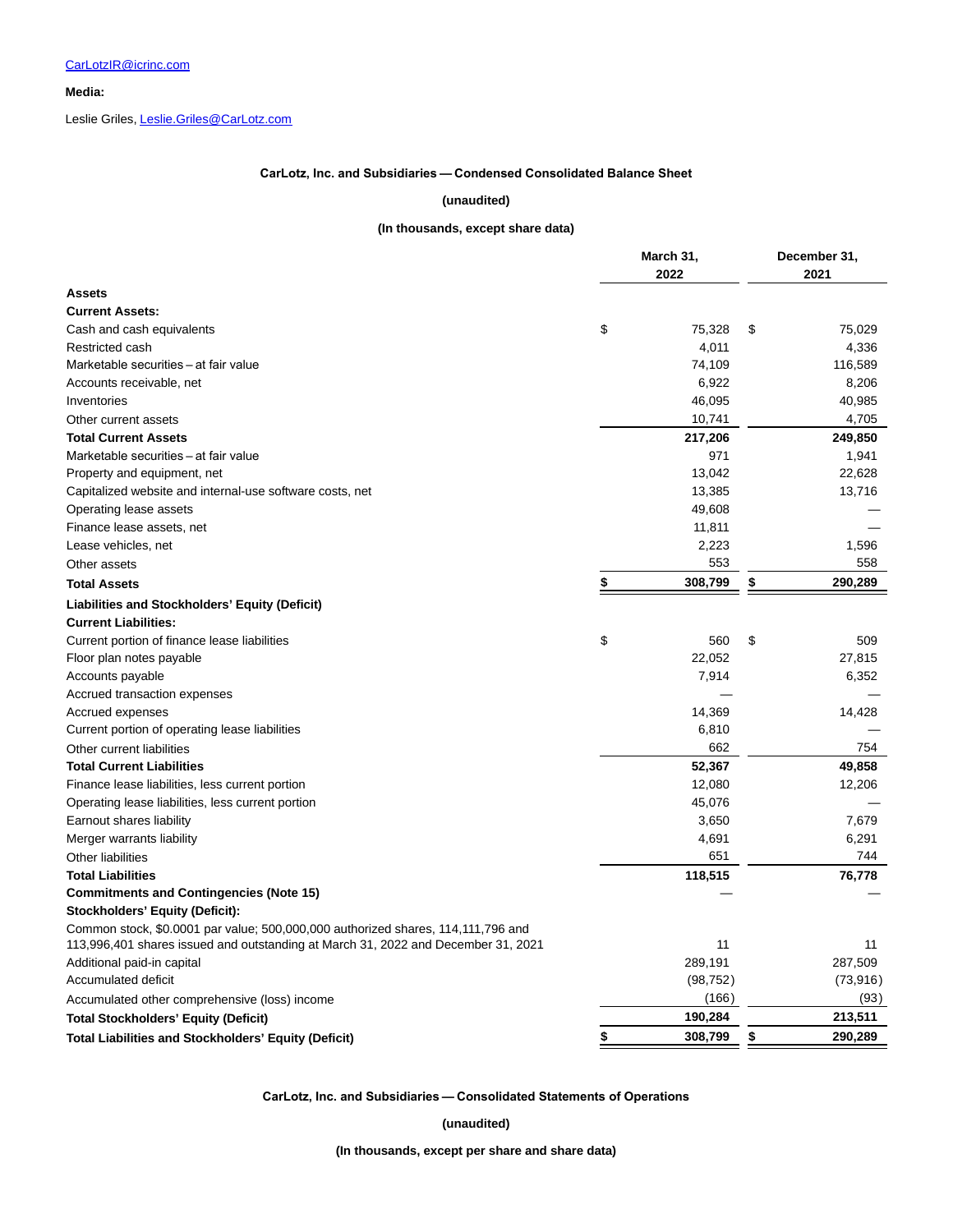|                                                                                 | Three Months Ended March 31, |             |      |             |  |
|---------------------------------------------------------------------------------|------------------------------|-------------|------|-------------|--|
|                                                                                 |                              | 2022        | 2021 |             |  |
| <b>Revenues:</b>                                                                |                              |             |      |             |  |
| Retail vehicle sales                                                            | \$                           | 50,588      | S    | 50,383      |  |
| Wholesale vehicle sales                                                         |                              | 8,575       |      | 4,568       |  |
| Finance and insurance, net                                                      |                              | 3,705       |      | 1,554       |  |
| Lease income, net                                                               |                              | 146         |      | 107         |  |
| <b>Total Revenues</b>                                                           |                              | 63,014      |      | 56,612      |  |
| Cost of sales (exclusive of depreciation)                                       |                              | 60,936      |      | 54,604      |  |
| <b>Gross Profit</b>                                                             |                              | 2,078       |      | 2,008       |  |
| <b>Operating Expenses:</b>                                                      |                              |             |      |             |  |
| Selling, general and administrative                                             |                              | 27,674      |      | 18,873      |  |
| Stock-based compensation expense                                                |                              | 1,684       |      | 41,963      |  |
| Depreciation and amortization expense                                           |                              | 1,789       |      | 383         |  |
| Management fee expense – related party                                          |                              |             |      | 2           |  |
| Impairment expense                                                              |                              |             |      |             |  |
| <b>Total Operating Expenses</b>                                                 |                              | 31,147      |      | 61,221      |  |
| <b>Loss from Operations</b>                                                     |                              | (29,069)    |      | (59, 213)   |  |
| Interest expense                                                                |                              | 617         |      | 175         |  |
| Other Income, net                                                               |                              |             |      |             |  |
| Change in fair value of Merger warrants liability                               |                              | 1,600       |      | 12,358      |  |
| Change in fair value of earnout shares                                          |                              | 4,029       |      | 31,846      |  |
| Other income (expense)                                                          |                              | (779)       |      | 162         |  |
| <b>Total Other Income, net</b>                                                  |                              | 4,850       |      | 44,366      |  |
| <b>Loss Before Income Tax Expense</b>                                           |                              | (24, 836)   |      | (15, 022)   |  |
| Income tax expense                                                              |                              |             |      |             |  |
| <b>Net Loss</b>                                                                 | \$                           | (24, 836)   | \$   | (15, 022)   |  |
| Net Loss per Share, basic and diluted                                           | \$                           | (0.22)      | \$   | (0.15)      |  |
| Weighted-average Shares used in Computing Net Loss per Share, basic and diluted |                              | 114,054,597 |      | 100,817,385 |  |

#### **CarLotz, Inc. and Subsidiaries — Condensed Consolidated Statements of Cash Flows**

#### **(unaudited)**

#### **(In thousands, except per share and share data)**

|                                                                                          | Three Months Ended March 31, |  |           |  |
|------------------------------------------------------------------------------------------|------------------------------|--|-----------|--|
|                                                                                          | 2022                         |  | 2021      |  |
| <b>Cash Flow from Operating Activities</b>                                               |                              |  |           |  |
| Net loss                                                                                 | \$<br>$(24, 836)$ \$         |  | (15,022)  |  |
| Adjustments to reconcile net loss to net cash used in operating activities               |                              |  |           |  |
| Depreciation and amortization – property, equipment, ROU assets and capitalized software | 4,097                        |  | 105       |  |
| Amortization and accretion - marketable securities                                       | 440                          |  | 238       |  |
| Depreciation - lease vehicles                                                            | 85                           |  | 15        |  |
| Loss on marketable securities                                                            |                              |  |           |  |
| Provision for doubtful accounts                                                          | (30)                         |  |           |  |
| Stock-based compensation expense                                                         | 1,684                        |  | 41,963    |  |
| Change in fair value of Merger warrants liability                                        | (1,600)                      |  | (12, 358) |  |
| Change in fair value of earnout shares                                                   | (4,029)                      |  | (31, 846) |  |
| <b>Change in Operating Assets and Liabilities:</b>                                       |                              |  |           |  |
| Accounts receivable                                                                      | 1,314                        |  | (5, 192)  |  |
| Inventories                                                                              | (5, 110)                     |  | 1,991     |  |
| Other current assets                                                                     | (6,036)                      |  | (5,868)   |  |
| Other assets                                                                             | 5                            |  | (3,038)   |  |
| Accounts payable                                                                         | 1,562                        |  | 3,140     |  |
| Accrued expenses                                                                         | 975                          |  | 6.187     |  |
| Accrued expenses - related party                                                         |                              |  | (229)     |  |
| Other current liabilities                                                                | (92)                         |  | 559       |  |
| Other liabilities                                                                        | (93)                         |  | (245)     |  |
| <b>Net Cash Used in Operating Activities</b>                                             | (31,664)                     |  | (19,600)  |  |
| <b>Cash Flows from Investing Activities</b>                                              |                              |  |           |  |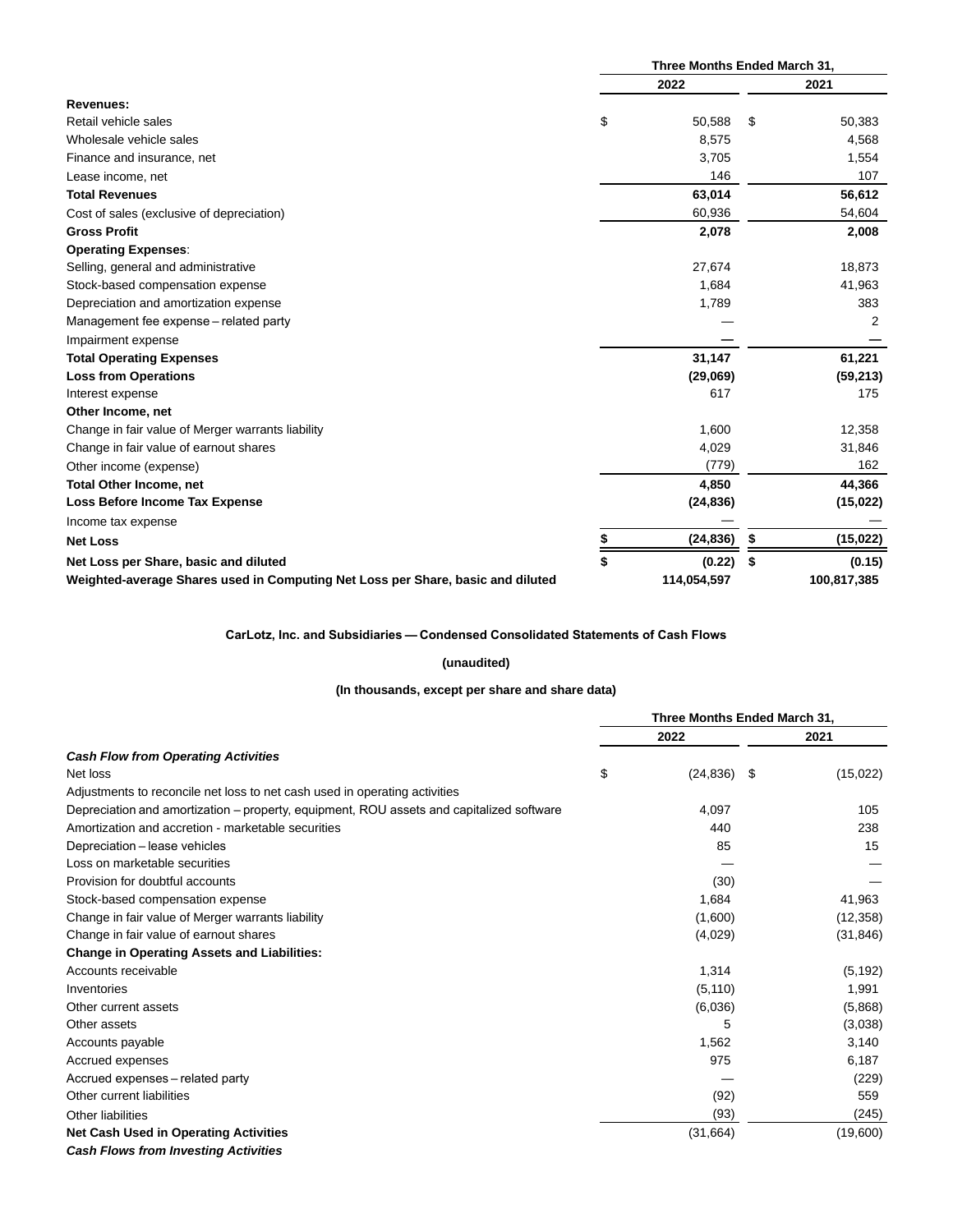| Purchase of property and equipment                                     | (4,091)      | (586)        |
|------------------------------------------------------------------------|--------------|--------------|
| Capitalized website and internal-use software costs                    | (611)        | (1, 154)     |
| Purchase of marketable securities                                      | (21, 974)    | (217, 689)   |
| Proceeds from sales of marketable securities                           | 64,917       | 59           |
| Purchase of lease vehicles                                             | (712)        |              |
| Net Cash (Used in) Provided by Investing Activities                    | 37,529       | (219, 370)   |
| <b>Cash Flows from Financing Activities</b>                            |              |              |
| Payments made on finance leases                                        | (126)        |              |
| PIPE issuance                                                          |              | 125,000      |
| Merger financing                                                       |              | 309,999      |
| Payment made on accrued dividends                                      |              | (4,853)      |
| Payments to existing shareholders of Former CarLotz                    |              | (62, 693)    |
| Transaction costs and advisory fees                                    |              | (47, 579)    |
| Payments made on cash considerations associated with stock options     |              | (2,465)      |
| Repayment of Paycheck Protection Program Ioan                          |              | (1,749)      |
| Payments made on note payable                                          |              | (3,000)      |
| Payments on floor plan notes payable                                   | (41, 728)    | (11, 150)    |
| Borrowings on floor plan notes payable                                 | 35,965       | 9,236        |
| Payments made for tax on equity award transactions                     | (2)          |              |
| Net Cash (Used in) Provided by Financing Activities                    | (5,891)      | 310,746      |
| Net Change in Cash and Cash Equivalents Including Restricted Cash      | (26)         | 71,776       |
| Cash and cash equivalents and restricted cash, beginning               | 79,365       | 2,813        |
| Cash and cash equivalents and restricted cash, ending                  | \$<br>79,339 | \$<br>74,589 |
| <b>Supplemental Disclosure of Cash Flow Information</b>                |              |              |
| Cash paid for interest                                                 | \$<br>615    | \$<br>402    |
| Supplementary Schedule of Non-cash Investing and Financing Activities: |              |              |
| Transfer from lease vehicles to inventory                              | \$           | \$<br>100    |
| KAR/AFC exercise of stock warrants                                     |              | (144)        |
| KAR/AFC conversion of notes payable                                    |              | (3,625)      |
| Convertible redeemable preferred stock tranche obligation expiration   |              | (2,832)      |
| Capitalized website and internal use software costs accrued            |              | (1,400)      |

## **CarLotz, Inc. and Subsidiaries — Results of Operations and Retail Gross Profit per Unit**

## **(unaudited)**

## **(In thousands, except share data)**

|                                                             | Three Months Ended March 31, |         |    |          |    |          |         |       |
|-------------------------------------------------------------|------------------------------|---------|----|----------|----|----------|---------|-------|
|                                                             |                              | 2022    |    | 2021     |    | Change   | Change  |       |
| Revenue:                                                    |                              |         |    |          |    |          |         |       |
| Retail vehicle sales                                        | \$                           | 50,588  | \$ | 50,383   | \$ | 205      |         | %     |
| Wholesale vehicle sales                                     |                              | 8,575   |    | 4,568    |    | 4,007    | 88 %    |       |
| Finance and insurance, net                                  |                              | 3,705   |    | 1,554    |    | 2,151    | 138 %   |       |
| Lease income, net                                           |                              | 146     |    | 107      |    | 39       | 36 %    |       |
| <b>Total revenues</b>                                       |                              | 63,014  |    | 56,612   |    | 6,402    | 11 %    |       |
| Cost of sales:                                              |                              |         |    |          |    |          |         |       |
| Retail vehicle cost of sales                                | \$                           | 52,415  | \$ | 48,917   | \$ | 3,498    |         | 7%    |
| Wholesale vehicle cost of sales                             |                              | 8,521   |    | 5,687    |    | 2,834    | 50 %    |       |
| Total cost of sales                                         | \$                           | 60,936  | \$ | 54,604   | \$ | 6,332    | 12 %    |       |
| Gross profit:                                               |                              |         |    |          |    |          |         |       |
| Retail vehicle gross profit (loss)                          | \$                           | (1,827) | \$ | 1,466    | \$ | (3,293)  | (225) % |       |
| Wholesale vehicle gross profit (loss)                       |                              | 54      |    | (1, 119) |    | 1,173    | 105 %   |       |
| Finance and insurance gross profit                          |                              | 3,705   |    | 1,554    |    | 2,151    | 138 %   |       |
| Lease income, net                                           |                              | 146     |    | 107      |    | 39       | 36 %    |       |
| Total gross profit                                          | \$                           | 2,078   | \$ | 2,008    | S. | 70       |         | $3\%$ |
| Retail gross profit per unit(1):                            |                              |         |    |          |    |          |         |       |
| Retail vehicle gross profit (loss)                          | \$                           | (1,827) | \$ | 1,466    | \$ | (3,293)  | (225) % |       |
| Finance and insurance gross profit                          |                              | 3,705   |    | 1,554    |    | 2,151    | 138 %   |       |
| Total retail vehicle and finance and insurance gross profit |                              | 1,878   |    | 3,020    |    | (1, 142) | (38) %  |       |